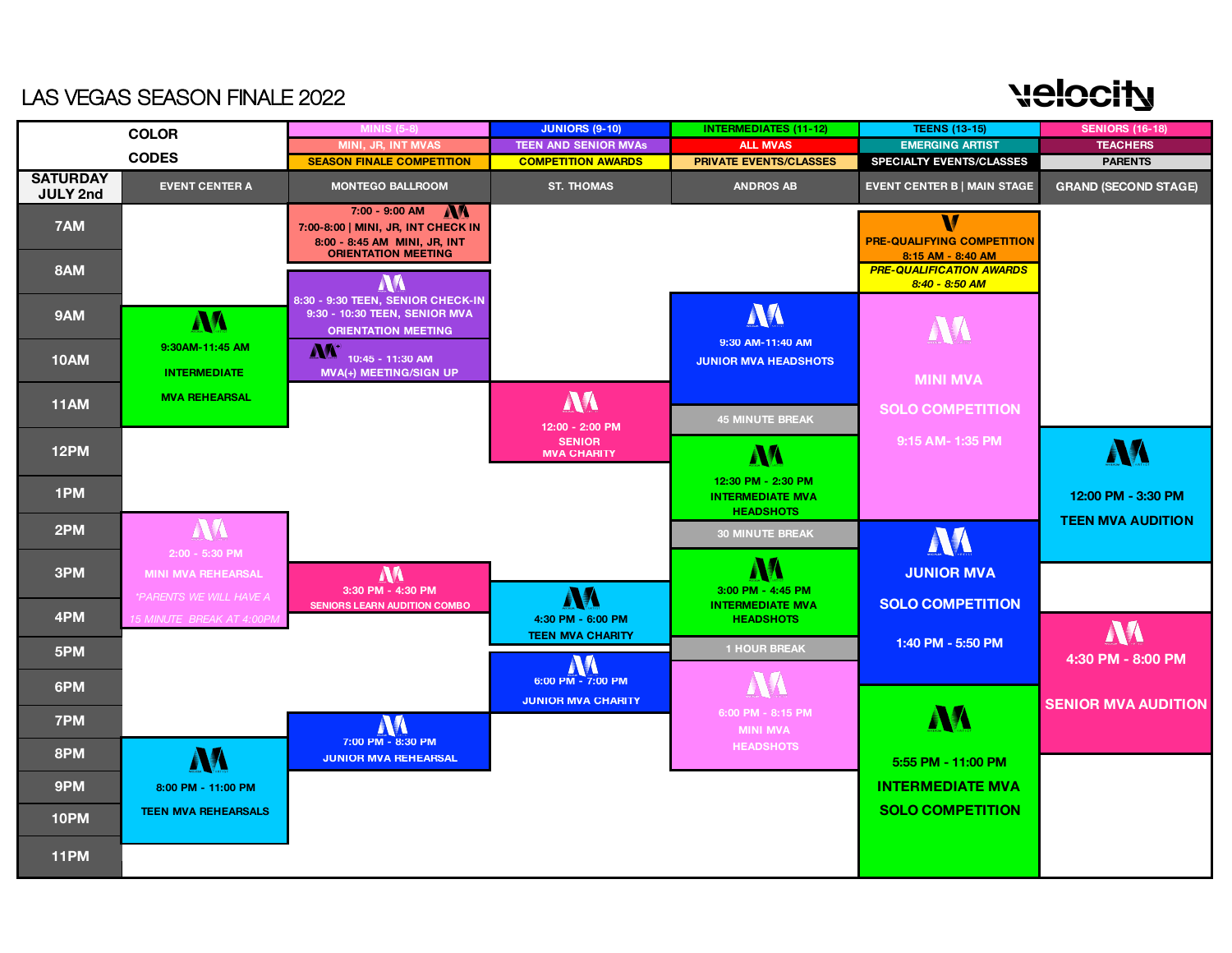# **Nelocity**

|                                  | <b>COLOR</b>                                                       | <b>MINIS (5-8)</b>                                     | <b>JUNIORS (9-10)</b>                                       | <b>INTERMEDIATES (11-12)</b>                      | <b>TEENS (13-15)</b>                                            | <b>SENIORS (16-18)</b>                                                            |
|----------------------------------|--------------------------------------------------------------------|--------------------------------------------------------|-------------------------------------------------------------|---------------------------------------------------|-----------------------------------------------------------------|-----------------------------------------------------------------------------------|
|                                  |                                                                    | MINI, JR, INT MVAS                                     | <b>TEEN AND SENIOR MVAS</b>                                 | <b>ALL MVAS</b>                                   | <b>EMERGING ARTIST</b>                                          | <b>TEACHERS</b>                                                                   |
|                                  | <b>CODES</b>                                                       | <b>SEASON FINALE COMPETITION</b>                       | <b>COMPETITION AWARDS</b>                                   | <b>PRIVATE EVENTS/CLASSES</b>                     | <b>SPECIALTY EVENTS/CLASSES</b>                                 | <b>PARENTS</b>                                                                    |
| <b>SUNDAY</b><br><b>JULY 3RD</b> | <b>EVENT CENTER A</b>                                              | <b>MONTEGO</b>                                         | <b>ST. THOMAS FOR CHARITY</b><br><b>ANTIGUA FOR SEMINAR</b> | <b>ANDROS AB</b>                                  | <b>EVENT CENTER B   MAIN STAGE</b>                              | <b>GRAND (SECOND STAGE)</b>                                                       |
| 7AM                              |                                                                    |                                                        |                                                             |                                                   | AA                                                              |                                                                                   |
| 8AM                              |                                                                    | 8:00 AM - 9:00 AM<br><b>JUNIOR MVAS LEARN AUDITION</b> |                                                             | AA                                                | 7:00 AM -8:50 AM<br><b>INTERMEDIATE MVA</b>                     | 7:00 AM- 9:00 AM<br><b>MINI MVA AUDITIONS</b>                                     |
| 9AM                              |                                                                    | 9:30 AM - 10:30 AM                                     |                                                             | 8:00 AM-10:30 AM<br><b>SENIOR</b>                 | <b>SOLO COMPETITION</b>                                         | <b>AV</b>                                                                         |
| <b>10AM</b>                      | AM                                                                 | <b>INTER. MVAS LEARN AUDITION</b>                      | 10:00 AM - 11:00 AM<br><b>KEEPING KIDS SAFE IN</b>          | <b>MVA HEADSHOTS</b>                              | AM                                                              | 9:00 AM - 10:30 AM<br><b>JUNIOR MVA AUDITIONS</b>                                 |
| <b>11AM</b>                      | 10:00 - 12:00 PM<br><b>MINI MVA REHEARSAL</b>                      |                                                        | <b>DANCE</b><br><b>PARENT SEMINAR</b>                       | <b>30 MINUTE BREAK</b>                            | 8:55 AM - 2:40 PM                                               | AA                                                                                |
| <b>12PM</b>                      |                                                                    | M                                                      |                                                             | 11:00 AM - 1:15 PM<br><b>SENIOR MVA HEADSHOTS</b> | <b>TEEN</b><br><b>MVA</b>                                       | 10:30 AM - 12:00 PM<br><b>INTER. MVA AUDITIONS</b>                                |
| 1PM                              | M<br>12:30 PM - 3:30 PM                                            | 12:30 PM - 2:00 PM<br><b>INTERMEDIATE</b>              | 1:30 PM - 2:30 PM                                           | <b>30 MINUTE BREAK</b>                            | <b>SOLOS</b>                                                    |                                                                                   |
| 2PM                              | <b>JUNIOR MVA</b>                                                  | <b>MVA REHEARSAL</b>                                   | <b>MINI MVA CHARITY</b>                                     | AA                                                |                                                                 | V                                                                                 |
|                                  | <b>REHEARSAL</b>                                                   |                                                        |                                                             | 1:45 PM - 4:15 PM                                 | <b>20 MIN. BREAK FOR JUDGES</b>                                 |                                                                                   |
| 3PM                              |                                                                    |                                                        | <b>MA</b><br>3:00 - 4:30 PM                                 | <b>TEEN MVA HEADSHOTS</b>                         |                                                                 | 1:15 PM - 6:55 PM                                                                 |
| 4PM                              | 3:30 PM - 7:30 PM                                                  |                                                        | <b>INTERMEDIATE</b><br><b>MVA CHARITY</b>                   | <b>30 MINUTE BREAK</b>                            | <b>TEEN MVA SOLOS</b>                                           | <b>SEASON FINALE</b><br><b>COMPETITION</b>                                        |
| 5PM                              | <b>SENIOR MVA</b><br><b>REHEARAL</b>                               |                                                        |                                                             | AA<br>4:45 PM - 7:15 PM                           | $3:00$ PM - $6:45$ PM                                           | <b>MINI SOLOS, DUO/TRIOS</b><br><b>JUNIOR DUO/TRIOS</b>                           |
| 6PM                              |                                                                    |                                                        |                                                             | <b>TEEN MVA HEADSHOTS</b>                         | <b>BREAK FOR SEASON FINALE</b><br><b>AWARDS ON SECOND STAGE</b> | <b>INTER DUO/TRIOS</b>                                                            |
| 7PM                              |                                                                    |                                                        |                                                             |                                                   | 7:15 PM - 7:45 PM                                               | <b>ADJUDICATION &amp; OVERALLS</b><br>6:55 PM - 7:25 PM<br><b>ON SECOND STAGE</b> |
| 8PM                              | M<br>8:00 PM - 9:30 PM                                             |                                                        |                                                             |                                                   |                                                                 | W<br>7:30 PM - 11:10 PM                                                           |
| 9PM                              | <b>ONLY JUNIOR, INTERMEDIATE</b><br>NO MINI MVAS AT THIS REHEARSAL |                                                        |                                                             |                                                   | 7:50 PM - 11:00 PM<br><b>SENIOR MVA</b>                         | <b>SEASON FINALE</b><br><b>COMPETITION</b>                                        |
| 10PM                             | <b>MVA REHEARSAL TOGETHER</b>                                      |                                                        |                                                             |                                                   | <b>SOLOS</b>                                                    | <b>TEEN DUO/TRIOS</b><br><b>SR DUO/TRIOS</b>                                      |
| 11PM                             |                                                                    |                                                        |                                                             |                                                   |                                                                 | <b>ADJUDICATION &amp; OVERALLS</b><br>11:10 PM - 11:35 PM                         |
|                                  |                                                                    |                                                        |                                                             |                                                   |                                                                 | <b>ON SECOND STAGE</b>                                                            |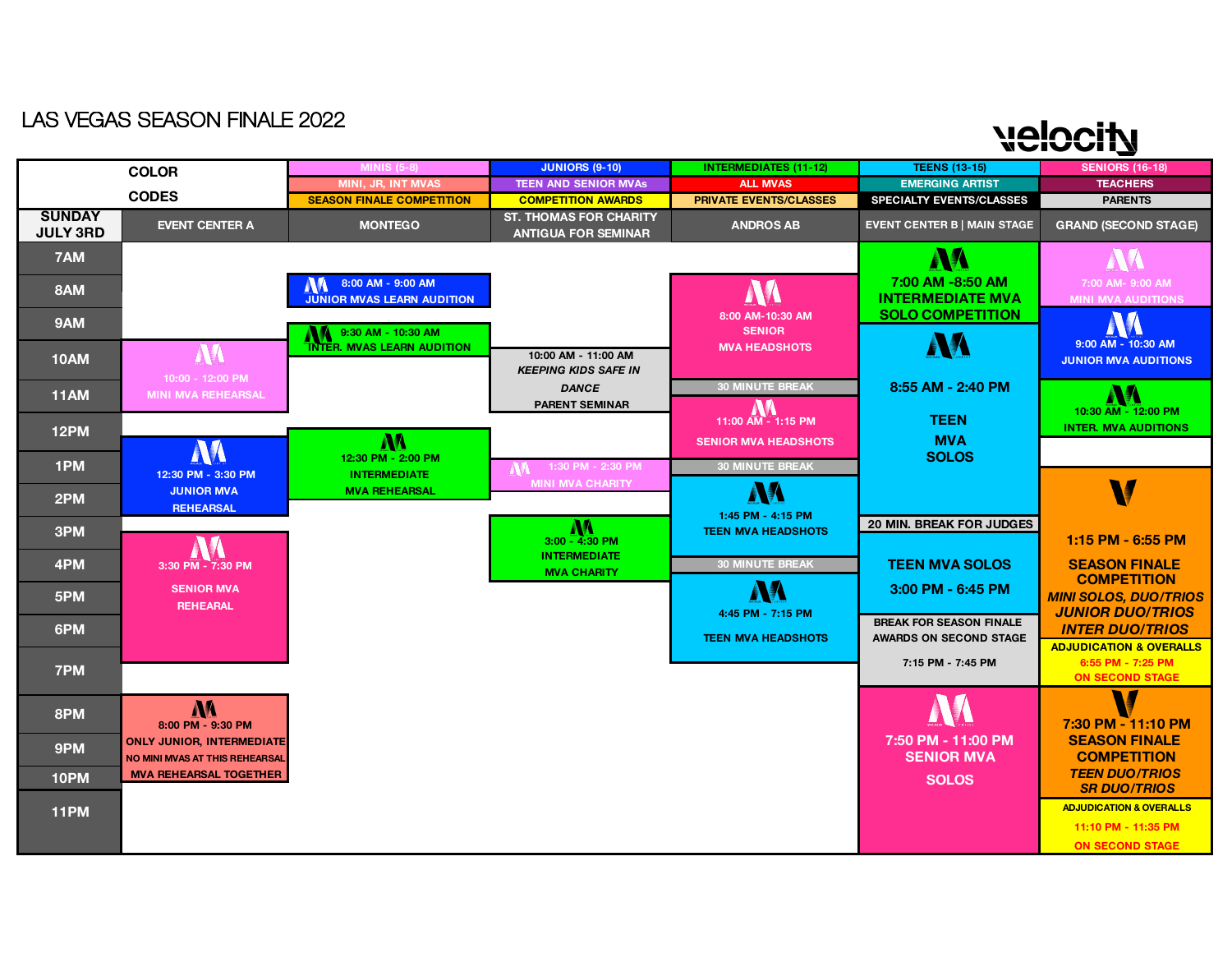| <b>JUNIORS (9-10)</b><br><b>INTERMEDIATES (11-12)</b><br><b>TEENS (13-15)</b><br><b>SENIORS (16-18)</b><br><b>MINIS (5-8)</b><br><b>COLOR</b><br><b>EMERGING ARTIST</b><br>MINI, JR, INT MVAS<br><b>TEEN AND SENIOR MVAs</b><br><b>TEACHERS</b><br><b>ALL MVAS</b><br><b>CODES</b><br><b>SEASON FINALE COMPETITION</b><br><b>COMPETITION AWARDS</b><br><b>PRIVATE EVENTS/CLASSES</b><br><b>SPECIALTY EVENTS/CLASSES</b><br><b>PARENTS</b><br><b>MONDAY</b><br><b>EVENT CENTER B   MAIN STAGE</b><br><b>MONTEGO</b><br><b>ANTIGUA</b><br><b>EVENT CENTER A</b><br><b>JULY 4TH</b><br>7AM<br>8AM<br>AA<br><b>INDUSTRY CLASSES</b><br>7:00 AM - 12:05 PM<br>7:00 AM - 4:10 PM<br>9AM<br>13-16 YEARS OLD<br>8:00 AM - 10:00 AM<br><b>SENIOR</b><br>10:00 AM - 11:00 AM<br><b>MINI SMALL GROUPS</b><br><b>TEEN MVA REHEARSALS</b><br><b>MVA SOLO</b><br><b>KATHRYN BURNS</b><br><b>10AM</b><br><b>MINI LARGE GROUPS</b><br><b>ON CAMERA PERFORMANCE</b><br><b>COMPETITION</b><br>11:00 AM - 12:00 PM<br><b>MINI LINES</b><br><b>EMBRACE</b><br><b>DOMINIQUE KELLEY</b><br>11AM<br><b>MINI PRODUCTIONS</b><br><b>JAZZ</b><br><b>AMBITIONS</b><br>12:00 PM - 1:00 PM<br>10:00 AM - 12:00 PM<br>12PM<br><b>MEL CHARLOT</b><br><b>JUNIOR SOLOS</b><br>2021 MVA WINNERS<br>1:00 PM - 2:00 PM<br><b>JUNIOR SMALL GROUPS</b><br><b>HIP-HOP</b><br>1PM<br>WITH EMMY AWARD MAKE UP ARTIST<br><b>JUNIOR LINES</b><br><b>TYM BUACHARERN</b><br><b>INDUSTRY NIGHT</b><br><b>17 YEARS OR OLDER</b><br>2PM<br>2:00 PM - 3:00 PM<br><b>BRING HEADSHOT AND RESUME</b><br>WITH COMMERCIAL ACTRESS<br>3PM<br>1:30 PM - 3:00 PM<br><b>KENNA WRIGHT</b><br><b>KATHRYN BURNS</b><br><b>ON SECOND STAGE</b><br><b>ON CAMERA PERFORMANCE</b><br><b>AND</b><br>4PM<br>3:00 PM - 4:30 PM<br><b>ELIOTTE NICOLE</b><br><b>MINI MVP ANNOUNCED</b><br><b>MEL CHARLOT</b><br><b>PROFESSIONAL SINGER</b> | <b>LAS VEGAS SEASON FINALE 2022</b> |  |                | يماميد                              |
|----------------------------------------------------------------------------------------------------------------------------------------------------------------------------------------------------------------------------------------------------------------------------------------------------------------------------------------------------------------------------------------------------------------------------------------------------------------------------------------------------------------------------------------------------------------------------------------------------------------------------------------------------------------------------------------------------------------------------------------------------------------------------------------------------------------------------------------------------------------------------------------------------------------------------------------------------------------------------------------------------------------------------------------------------------------------------------------------------------------------------------------------------------------------------------------------------------------------------------------------------------------------------------------------------------------------------------------------------------------------------------------------------------------------------------------------------------------------------------------------------------------------------------------------------------------------------------------------------------------------------------------------------------------------------------------------------------------------------------------------------------------------------------------------------------------------------------------------------------------------|-------------------------------------|--|----------------|-------------------------------------|
|                                                                                                                                                                                                                                                                                                                                                                                                                                                                                                                                                                                                                                                                                                                                                                                                                                                                                                                                                                                                                                                                                                                                                                                                                                                                                                                                                                                                                                                                                                                                                                                                                                                                                                                                                                                                                                                                      |                                     |  |                |                                     |
|                                                                                                                                                                                                                                                                                                                                                                                                                                                                                                                                                                                                                                                                                                                                                                                                                                                                                                                                                                                                                                                                                                                                                                                                                                                                                                                                                                                                                                                                                                                                                                                                                                                                                                                                                                                                                                                                      |                                     |  |                |                                     |
|                                                                                                                                                                                                                                                                                                                                                                                                                                                                                                                                                                                                                                                                                                                                                                                                                                                                                                                                                                                                                                                                                                                                                                                                                                                                                                                                                                                                                                                                                                                                                                                                                                                                                                                                                                                                                                                                      |                                     |  |                |                                     |
|                                                                                                                                                                                                                                                                                                                                                                                                                                                                                                                                                                                                                                                                                                                                                                                                                                                                                                                                                                                                                                                                                                                                                                                                                                                                                                                                                                                                                                                                                                                                                                                                                                                                                                                                                                                                                                                                      |                                     |  |                | <b>GRAND (SECOND STAGE)</b>         |
|                                                                                                                                                                                                                                                                                                                                                                                                                                                                                                                                                                                                                                                                                                                                                                                                                                                                                                                                                                                                                                                                                                                                                                                                                                                                                                                                                                                                                                                                                                                                                                                                                                                                                                                                                                                                                                                                      |                                     |  |                |                                     |
|                                                                                                                                                                                                                                                                                                                                                                                                                                                                                                                                                                                                                                                                                                                                                                                                                                                                                                                                                                                                                                                                                                                                                                                                                                                                                                                                                                                                                                                                                                                                                                                                                                                                                                                                                                                                                                                                      |                                     |  |                |                                     |
|                                                                                                                                                                                                                                                                                                                                                                                                                                                                                                                                                                                                                                                                                                                                                                                                                                                                                                                                                                                                                                                                                                                                                                                                                                                                                                                                                                                                                                                                                                                                                                                                                                                                                                                                                                                                                                                                      |                                     |  |                |                                     |
|                                                                                                                                                                                                                                                                                                                                                                                                                                                                                                                                                                                                                                                                                                                                                                                                                                                                                                                                                                                                                                                                                                                                                                                                                                                                                                                                                                                                                                                                                                                                                                                                                                                                                                                                                                                                                                                                      |                                     |  |                |                                     |
|                                                                                                                                                                                                                                                                                                                                                                                                                                                                                                                                                                                                                                                                                                                                                                                                                                                                                                                                                                                                                                                                                                                                                                                                                                                                                                                                                                                                                                                                                                                                                                                                                                                                                                                                                                                                                                                                      |                                     |  |                |                                     |
|                                                                                                                                                                                                                                                                                                                                                                                                                                                                                                                                                                                                                                                                                                                                                                                                                                                                                                                                                                                                                                                                                                                                                                                                                                                                                                                                                                                                                                                                                                                                                                                                                                                                                                                                                                                                                                                                      |                                     |  |                |                                     |
|                                                                                                                                                                                                                                                                                                                                                                                                                                                                                                                                                                                                                                                                                                                                                                                                                                                                                                                                                                                                                                                                                                                                                                                                                                                                                                                                                                                                                                                                                                                                                                                                                                                                                                                                                                                                                                                                      |                                     |  |                |                                     |
|                                                                                                                                                                                                                                                                                                                                                                                                                                                                                                                                                                                                                                                                                                                                                                                                                                                                                                                                                                                                                                                                                                                                                                                                                                                                                                                                                                                                                                                                                                                                                                                                                                                                                                                                                                                                                                                                      |                                     |  |                |                                     |
|                                                                                                                                                                                                                                                                                                                                                                                                                                                                                                                                                                                                                                                                                                                                                                                                                                                                                                                                                                                                                                                                                                                                                                                                                                                                                                                                                                                                                                                                                                                                                                                                                                                                                                                                                                                                                                                                      |                                     |  |                |                                     |
|                                                                                                                                                                                                                                                                                                                                                                                                                                                                                                                                                                                                                                                                                                                                                                                                                                                                                                                                                                                                                                                                                                                                                                                                                                                                                                                                                                                                                                                                                                                                                                                                                                                                                                                                                                                                                                                                      |                                     |  |                |                                     |
|                                                                                                                                                                                                                                                                                                                                                                                                                                                                                                                                                                                                                                                                                                                                                                                                                                                                                                                                                                                                                                                                                                                                                                                                                                                                                                                                                                                                                                                                                                                                                                                                                                                                                                                                                                                                                                                                      |                                     |  |                |                                     |
|                                                                                                                                                                                                                                                                                                                                                                                                                                                                                                                                                                                                                                                                                                                                                                                                                                                                                                                                                                                                                                                                                                                                                                                                                                                                                                                                                                                                                                                                                                                                                                                                                                                                                                                                                                                                                                                                      |                                     |  |                |                                     |
|                                                                                                                                                                                                                                                                                                                                                                                                                                                                                                                                                                                                                                                                                                                                                                                                                                                                                                                                                                                                                                                                                                                                                                                                                                                                                                                                                                                                                                                                                                                                                                                                                                                                                                                                                                                                                                                                      |                                     |  |                |                                     |
|                                                                                                                                                                                                                                                                                                                                                                                                                                                                                                                                                                                                                                                                                                                                                                                                                                                                                                                                                                                                                                                                                                                                                                                                                                                                                                                                                                                                                                                                                                                                                                                                                                                                                                                                                                                                                                                                      |                                     |  |                |                                     |
|                                                                                                                                                                                                                                                                                                                                                                                                                                                                                                                                                                                                                                                                                                                                                                                                                                                                                                                                                                                                                                                                                                                                                                                                                                                                                                                                                                                                                                                                                                                                                                                                                                                                                                                                                                                                                                                                      |                                     |  |                | <b>ADJUDICATIONS &amp; OVERALLS</b> |
|                                                                                                                                                                                                                                                                                                                                                                                                                                                                                                                                                                                                                                                                                                                                                                                                                                                                                                                                                                                                                                                                                                                                                                                                                                                                                                                                                                                                                                                                                                                                                                                                                                                                                                                                                                                                                                                                      |                                     |  |                |                                     |
|                                                                                                                                                                                                                                                                                                                                                                                                                                                                                                                                                                                                                                                                                                                                                                                                                                                                                                                                                                                                                                                                                                                                                                                                                                                                                                                                                                                                                                                                                                                                                                                                                                                                                                                                                                                                                                                                      |                                     |  |                |                                     |
| M<br>5PM                                                                                                                                                                                                                                                                                                                                                                                                                                                                                                                                                                                                                                                                                                                                                                                                                                                                                                                                                                                                                                                                                                                                                                                                                                                                                                                                                                                                                                                                                                                                                                                                                                                                                                                                                                                                                                                             |                                     |  | <b>HIP-HOP</b> | 4:10 PM - 4:40 PM                   |
| 4:30 PM - 6:00 PM<br>5:00 PM - 6:30 PM<br>N<br><b>DOMINIQUE KELLEY</b>                                                                                                                                                                                                                                                                                                                                                                                                                                                                                                                                                                                                                                                                                                                                                                                                                                                                                                                                                                                                                                                                                                                                                                                                                                                                                                                                                                                                                                                                                                                                                                                                                                                                                                                                                                                               |                                     |  |                |                                     |
| MINI, JUNIOR, INTERMEDIATE<br>6PM<br><b>JAZZ</b>                                                                                                                                                                                                                                                                                                                                                                                                                                                                                                                                                                                                                                                                                                                                                                                                                                                                                                                                                                                                                                                                                                                                                                                                                                                                                                                                                                                                                                                                                                                                                                                                                                                                                                                                                                                                                     |                                     |  |                |                                     |
| <b>MVA REHEARSAL TOGETHER</b><br>6:00 PM - 6:30 PM<br>4:45 PM - 10:50 PM                                                                                                                                                                                                                                                                                                                                                                                                                                                                                                                                                                                                                                                                                                                                                                                                                                                                                                                                                                                                                                                                                                                                                                                                                                                                                                                                                                                                                                                                                                                                                                                                                                                                                                                                                                                             |                                     |  |                |                                     |
| 4:50 PM - 9:30 PM<br>7PM<br><b>DANCE AGENCIES Q &amp; A</b>                                                                                                                                                                                                                                                                                                                                                                                                                                                                                                                                                                                                                                                                                                                                                                                                                                                                                                                                                                                                                                                                                                                                                                                                                                                                                                                                                                                                                                                                                                                                                                                                                                                                                                                                                                                                          |                                     |  |                |                                     |
| <b>SEASON FINALE</b><br><b>SEASON FINALE</b><br>EL GTA CTC TALENT<br>8PM<br><b>COMPETITION</b><br><b>COMPETITION</b>                                                                                                                                                                                                                                                                                                                                                                                                                                                                                                                                                                                                                                                                                                                                                                                                                                                                                                                                                                                                                                                                                                                                                                                                                                                                                                                                                                                                                                                                                                                                                                                                                                                                                                                                                 |                                     |  |                |                                     |
| <b>TEEN SMALL GROUPS</b><br><b>INTERMEDIATE</b><br>9PM<br><b>hloc</b>                                                                                                                                                                                                                                                                                                                                                                                                                                                                                                                                                                                                                                                                                                                                                                                                                                                                                                                                                                                                                                                                                                                                                                                                                                                                                                                                                                                                                                                                                                                                                                                                                                                                                                                                                                                                |                                     |  |                |                                     |
| 8:30 PM - $10:00$ PM<br><b>SOLOS</b><br><b>AWARDS FOR TEEN SMALL</b>                                                                                                                                                                                                                                                                                                                                                                                                                                                                                                                                                                                                                                                                                                                                                                                                                                                                                                                                                                                                                                                                                                                                                                                                                                                                                                                                                                                                                                                                                                                                                                                                                                                                                                                                                                                                 |                                     |  |                |                                     |
| 10PM<br><b>GROUPS ON SECOND STAGE</b><br>7:00 PM - 8:30 PM<br><b>MVA PRO AUDITION</b><br><b>SENIOR MVA</b><br>10:50 PM - 11:25 PM<br>10:50 PM - 11:25 PM                                                                                                                                                                                                                                                                                                                                                                                                                                                                                                                                                                                                                                                                                                                                                                                                                                                                                                                                                                                                                                                                                                                                                                                                                                                                                                                                                                                                                                                                                                                                                                                                                                                                                                             |                                     |  |                |                                     |
| <b>REHEARSAL</b><br><b>CLOSED TO THE PUBLIC</b><br>11PM                                                                                                                                                                                                                                                                                                                                                                                                                                                                                                                                                                                                                                                                                                                                                                                                                                                                                                                                                                                                                                                                                                                                                                                                                                                                                                                                                                                                                                                                                                                                                                                                                                                                                                                                                                                                              |                                     |  |                | <b>AWARDS ON SECOND STAGE</b>       |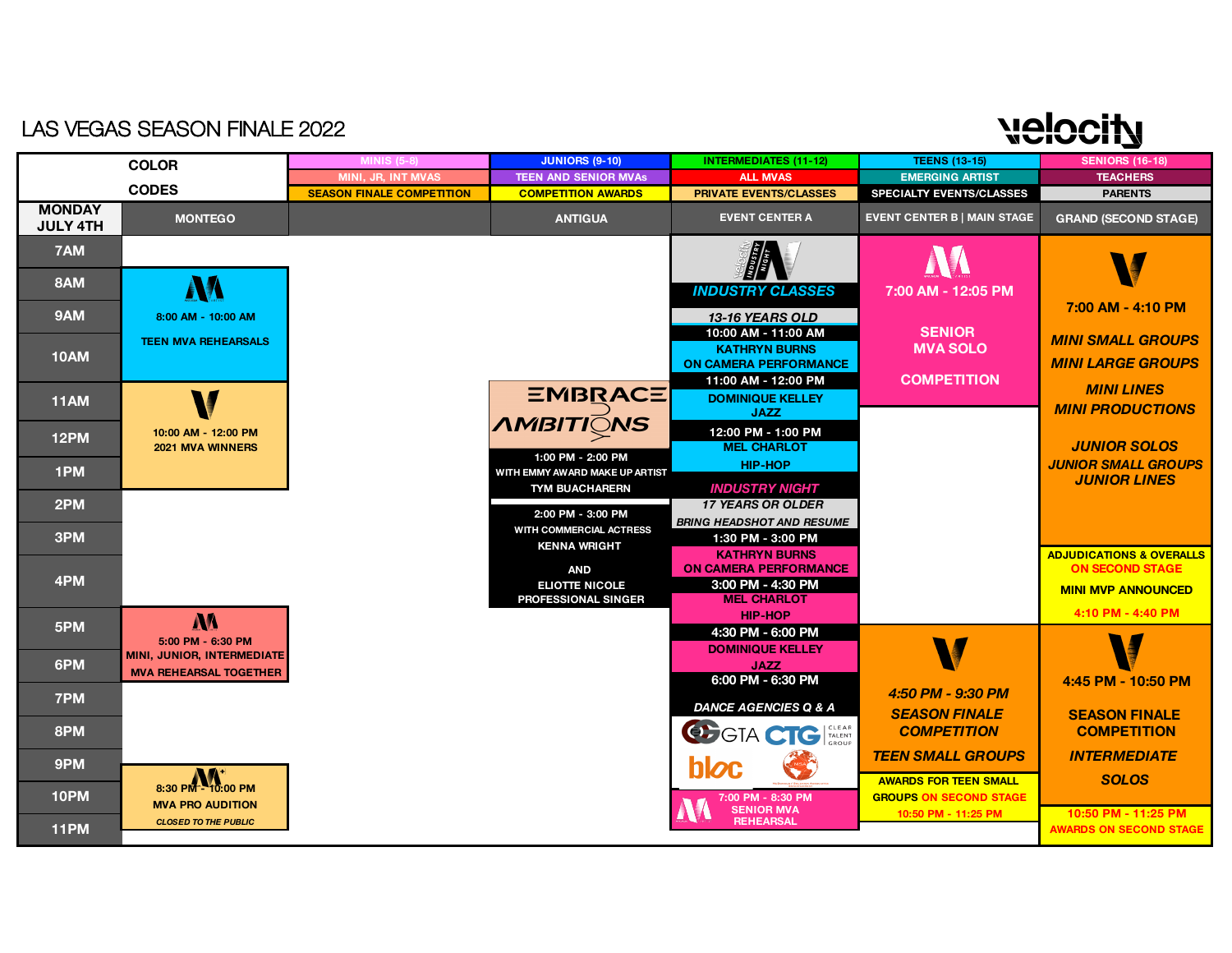# velocity

|                 | <b>COLOR</b>                                            | <b>MINIS (5-8)</b>                                     | <b>JUNIORS (9-10)</b>                             | <b>INTERMEDIATES (11-12)</b>                   | <b>TEENS (13-15)</b>                                               | <b>SENIORS (16-18)</b>                                     |
|-----------------|---------------------------------------------------------|--------------------------------------------------------|---------------------------------------------------|------------------------------------------------|--------------------------------------------------------------------|------------------------------------------------------------|
|                 | <b>CODES</b>                                            | MINI, JR, INT MVAS                                     | <b>TEEN AND SENIOR MVAs</b>                       | <b>ALL MVAS</b>                                | <b>EMERGING ARTIST</b>                                             | <b>TEACHERS</b>                                            |
| <b>TUESDAY</b>  |                                                         | <b>SEASON FINALE COMPETITION</b>                       | <b>COMPETITION AWARDS</b>                         | <b>PRIVATE EVENTS/CLASSES</b>                  | <b>SPECIALTY EVENTS/CLASSES</b>                                    | <b>PARENTS</b>                                             |
| <b>JULY 5th</b> | <b>EVENT CENTER A</b>                                   | <b>ST. THOMAS</b>                                      | <b>JAMAICA AB</b>                                 | <b>MONTEGO</b>                                 | <b>EVENT CENTER B   MAIN STAGE</b>                                 | <b>GRAND BALLROOM (SECOND STAGE)</b>                       |
| 6AM<br>7AM      |                                                         |                                                        |                                                   |                                                |                                                                    |                                                            |
|                 |                                                         |                                                        |                                                   |                                                | 7:00AM-2:25 PM                                                     | 7:00 AM - 2:00 PM                                          |
| 8AM             | W                                                       | Æ                                                      | 戶                                                 | Ź                                              | <b>SEASON FINALE</b>                                               | <b>SEASON FINALE</b>                                       |
| 9AM             | 8:30 AM -10:30 AM                                       | 8:00AM-12:00PM                                         | 8:00AM-12:00PM                                    | 8:00AM-12:00PM                                 | <b>COMPETITION</b><br><b>JUNIOR LARGE GROUPS</b>                   | <b>COMPETITION</b>                                         |
| <b>10AM</b>     | <b>TEEN AND SENIOR MVA</b><br><b>REHEARSAL TOGETHER</b> | <b>HIP-HOP EMERGING ARTIST</b><br><b>REHEARSAL</b>     | <b>BALLET EMERGING ARTIST</b><br><b>REHEARSAL</b> | <b>TAP EMERGING ARTIST</b><br><b>REHEARSAL</b> | <b>JUNIOR EXT. LINES</b><br><b>JUNIOR PRODUCTIONS</b>              | <b>TEEN SOLOS</b>                                          |
| <b>11AM</b>     | <b>NA</b> <sup>+</sup>                                  |                                                        |                                                   |                                                | <b>JUNIOR EXT. TIME PROD</b><br><b>INTER. SMALL GROUP</b>          |                                                            |
| 12PM            | 11:00 AM - 1:30 PM<br>MVA (+) POOL PARTY                | <b>ANTIGUA</b>                                         |                                                   |                                                | <b>INTER. LARGE GROUPS</b><br><b>INTER. LINES</b>                  |                                                            |
| 1PM             | <b>CLOSED TO PUBLIC</b>                                 | <b>EMBRACE</b>                                         |                                                   |                                                | <b>INTER. EXT. LINES</b><br><b>INTER. PRODUCTIONS</b>              |                                                            |
|                 |                                                         | <i><b>AMBITIONS</b></i>                                |                                                   |                                                | <b>AJUDICATION &amp; OVERALLS</b>                                  | BREAK 2:00 - 3:20 PM FOR AWARDS                            |
| 2PM             |                                                         | 2:00 PM - 3:00 PM                                      |                                                   |                                                | <b>JR. &amp; INT. MVPS ANNOUNCED</b><br>2:25 PM - 3:05 PM          | <b>ON MAIN STAGE</b><br><b>TEEN SOLOS NOT ANNOUNCED</b>    |
| 3PM             |                                                         | WITH STYLIST & CREATIVE DIRECTOR<br><b>JOEY THAO</b>   |                                                   |                                                | <b>ON MAIN STAGE</b>                                               | AT THIS AWARD CEREMONY                                     |
|                 |                                                         | 3:00 PM - 4:00 PM                                      |                                                   |                                                |                                                                    |                                                            |
|                 |                                                         | <b>DANCE MOVEMENT THERARPY</b><br><b>BREANNA DAVIS</b> |                                                   | 3:30 - 4:30 PM                                 | 3:10 PM - 7:15 PM                                                  | 3:20 PM - 5:35 PM                                          |
| 4PM             |                                                         |                                                        |                                                   | 2021 MVA WINNERS                               |                                                                    | <b>SEASON FINALE</b>                                       |
|                 | MINI, JUNIOR, AND INTERMEDIATE                          |                                                        |                                                   | <b>REHEARSAL</b>                               | <b>SEASON FINALE</b>                                               | <b>COMPETITION</b>                                         |
|                 | <b>DANCERS AND PARENTS</b><br><b>DANCE PARTY &amp;</b>  |                                                        |                                                   |                                                | <b>COMPETITION</b>                                                 | <b>TEEN SOLOS</b>                                          |
| 5PM             | <b>PARTY RECAP VIDEO</b><br>4:00PM - 7:00PM             |                                                        |                                                   |                                                | <b>SENIOR SMALL GROUPS</b>                                         | <b>CONTINUED</b>                                           |
| 6PM             | <b>WEAR YOUR BEST 90S ATTIRE!</b>                       |                                                        |                                                   |                                                | <b>SENIOR LARGE GROUPS</b>                                         |                                                            |
| 7PM             |                                                         |                                                        |                                                   |                                                | <b>SENIOR LINES</b>                                                | <b>ADJUDICATION &amp; OVERALLS</b><br><b>ON MAIN STAGE</b> |
|                 |                                                         |                                                        |                                                   |                                                | <b>ADJUDICATION &amp; OVERALLS</b><br><b>SENIOR MVPS ANNOUNCED</b> | 7:15 PM - 7:55 PM                                          |
| 8PM             |                                                         |                                                        |                                                   |                                                | 7:15 PM - 7:55 PM ON MAIN STAGE                                    |                                                            |
| 9PM             |                                                         |                                                        | <b>TEACHER NIGHT OUT</b><br>PARLO                 | R,                                             |                                                                    |                                                            |
| 10PM            |                                                         |                                                        | COCKTAIL LOUNGE -<br>8:30 PM - 10:30 PM           |                                                |                                                                    |                                                            |
| 11PM            |                                                         |                                                        |                                                   |                                                |                                                                    |                                                            |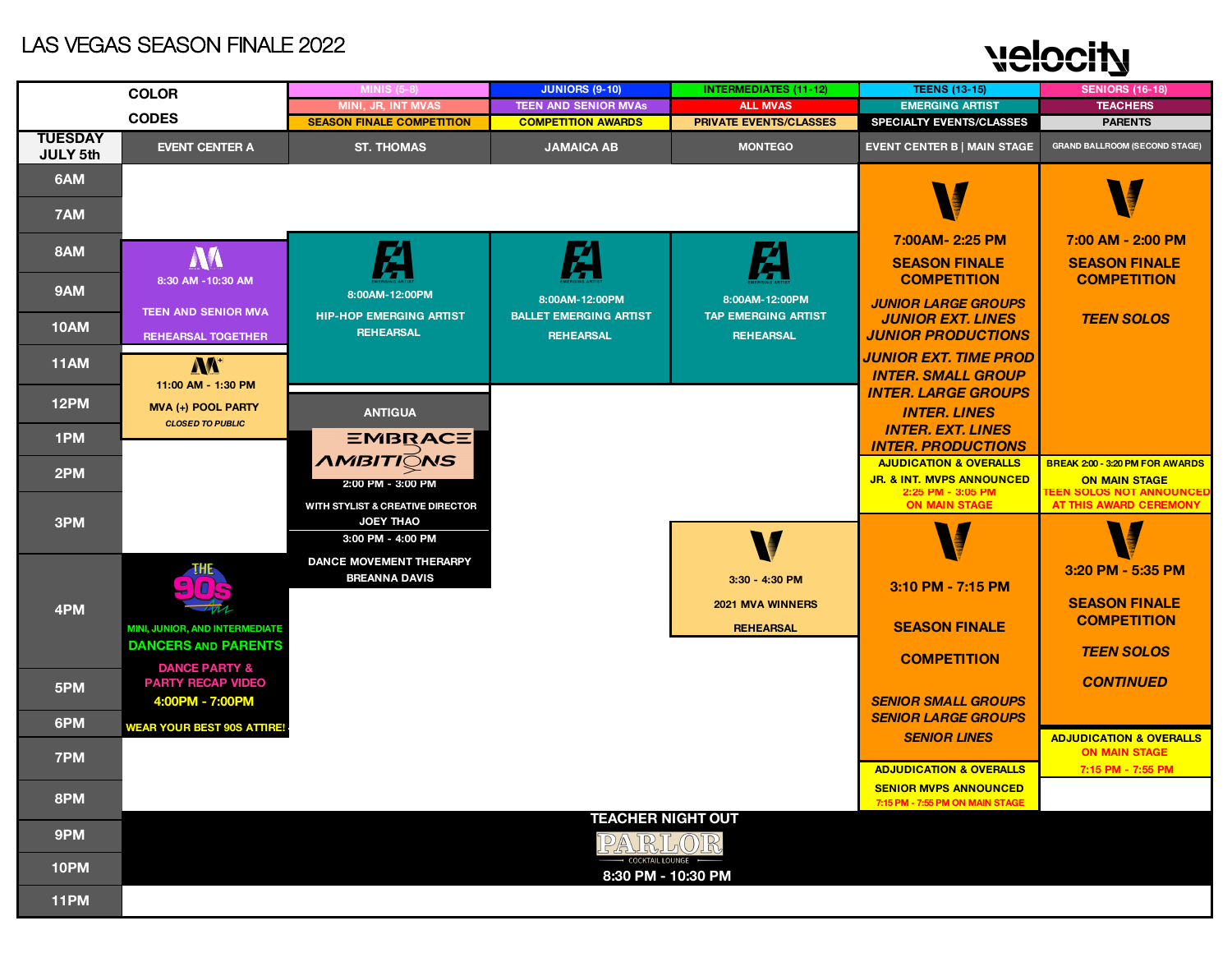# **Nelocity**

|                                     | <b>COLOR</b>                       | <b>MINIS (5-8)</b>                    | <b>JUNIORS (9-10)</b>                                     | <b>INTERMEDIATES (11-12)</b>                                | <b>TEENS (13-15)</b>                       | <b>SENIORS (16-18)</b>                                        |
|-------------------------------------|------------------------------------|---------------------------------------|-----------------------------------------------------------|-------------------------------------------------------------|--------------------------------------------|---------------------------------------------------------------|
|                                     |                                    | MINI, JR, INT MVAS                    | <b>TEEN AND SENIOR MVAS</b>                               | <b>ALL MVAS</b>                                             | <b>EMERGING ARTIST</b>                     | <b>TEACHERS</b>                                               |
|                                     | <b>CODES</b>                       | <b>SEASON FINALE COMPETITION</b>      | <b>COMPETITION AWARDS</b>                                 | <b>PRIVATE EVENTS/CLASSES</b>                               | <b>SPECIALTY EVENTS/CLASSES</b>            | <b>PARENTS</b>                                                |
| <b>WEDNESDAY</b><br><b>JULY 6th</b> | <b>EVENT CENTER C3</b>             | <b>MONTEGO</b>                        | <b>EVENT CENTER C1-2</b>                                  | <b>EVENT CENTER A</b>                                       | <b>EVENT CENTER B   MAIN STAGE</b>         | <b>ST. THOMAS FOR FITNESS</b><br><b>ANTIGUA FOR SEMINARS</b>  |
| 6AM                                 | <b>MINIS (5 -8)</b>                | <b>JUNIORS (9 - 10)</b>               | <b>INTERMEDIATES (11-12)</b>                              | <b>TEENS (13 - 15)</b>                                      | <b>SENIORS (16 - 18)</b>                   |                                                               |
| 7AM                                 | <b>DOORS OPEN</b>                  | <b>DOORS OPEN</b>                     | <b>DOORS OPEN</b>                                         | <b>DOORS OPEN</b>                                           | <b>DOORS OPEN</b>                          |                                                               |
|                                     | 7:30AM-8:00AM                      | 7:30AM-8:00AM                         | 7:30AM-8:00AM                                             | 7:30AM-8:00AM                                               | 7:30AM-8:00AM                              |                                                               |
|                                     | 8:00AM-9:00AM                      | 8:00AM-9:00AM                         | 8:00AM - 9:00AM                                           | 8:00AM-9:00AM                                               | 8:00AM-9:00AM                              |                                                               |
| 8AM                                 | <b>ADE</b>                         | <b>WHITNEY</b>                        | <b>JEREMY</b><br><b>WARM/UP AND JAZZ</b>                  | <b>MELISSA</b>                                              | <b>ASHLEY</b>                              |                                                               |
|                                     | <b>JAZZ FUNK</b>                   | <b>WARM/UP AND CONTEMPORARY</b>       |                                                           | <b>WARM/UP AND BALLET</b>                                   | <b>WARM/UP AND CONTEMPORARY</b>            |                                                               |
|                                     | 9:00AM - 10:00AM<br><b>MELISSA</b> | 9:00AM-10:00AM<br><b>MARK</b>         | 9:00AM - 10:00AM<br><b>ASHLEY</b>                         | 9:00AM-10:00AM<br><b>KC MONNIE</b>                          | 9:00AM-10:00AM<br><b>ARTEM</b>             | 9:00AM-10:00AM<br><b>NADI BODIES FITNESS</b>                  |
| 9AM                                 | <b>BALLET</b>                      | <b>TAP</b>                            | <b>CONTEMPORARY</b>                                       | <b>MUSICAL THEATRE</b>                                      | <b>BALLROOM</b>                            | <b>PARENT/TEACH FITNESS CLASS</b>                             |
|                                     |                                    |                                       |                                                           |                                                             |                                            |                                                               |
|                                     | 10:00AM - 11:00AM                  | 10:00AM-11:00AM                       | 10:00AM - 11:00AM                                         | 10:00AM-11:00AM                                             | 10:00AM-11:15AM                            | 10:00AM - 11:00AM                                             |
| 10AM                                | <b>ASHLEY</b>                      | <b>JEREMY</b>                         | <b>MARK</b>                                               | <b>ARTEM</b>                                                | <b>WHITNEY</b>                             | <b>SOCIAL MEDIA SEMINAR</b>                                   |
|                                     | <b>LYRICAL</b>                     | <b>JAZZ</b>                           | TAP                                                       | <b>BALLROOM</b>                                             | SENIOR SEASON FINALE AUDITION              | <b>TEACHER SEMINAR VIA ZOOM</b><br><b>WITH BROOKE ANTHONY</b> |
|                                     | 11:00AM - 12:00PM                  | JUNIOR LUNCH 11:00AM-11:45AM          | 11:00AM - 12:00PM                                         | <b>TEEN LUNCH 11:00AM-11:45AM</b>                           | *MVAS DO NOT AUDITION                      |                                                               |
| <b>11AM</b>                         | <b>ELLIE</b>                       | 11:45AM-12:45PM                       | <b>KC MONNIE</b>                                          | 11:45AM-1:00PM                                              | SENIOR LUNCH 11:15AM-12:00PM               |                                                               |
|                                     | <b>JAZZ</b><br>12:00 PM - 1:00 PM  | <b>ADE</b>                            | <b>MUSICAL THEATRE</b>                                    | <b>ASHLEY</b>                                               |                                            |                                                               |
| <b>12PM</b>                         | <b>MARK</b>                        | <b>JAZZ FUNK</b><br>12:45 PM - 1:45PM | <b>INTER. LUNCH 12:00PM - 12:45PM</b><br>12:45PM - 1:45PM | <b>TEEN SEASON FINALE AUDITION</b><br>*MVAS DO NOT AUDITION | 12:00PM-1:00PM<br><b>MELISSA</b>           |                                                               |
|                                     | <b>TAP</b>                         | <b>ARTEM</b>                          | <b>ADE</b>                                                |                                                             | <b>BALLET</b>                              |                                                               |
|                                     | 1:00PM - 2:00PM                    | <b>BALLROOM</b>                       | <b>JAZZ FUNK</b>                                          | 1:00PM-2:00PM                                               | 1:00PM-2:00PM                              |                                                               |
| 1PM                                 | <b>DANCE TEACHER SELF - CARE:</b>  |                                       |                                                           | <b>WHITNEY</b>                                              | <b>REDD</b>                                |                                                               |
|                                     | <b>MINDFULNESS &amp; MOVEMENT</b>  |                                       |                                                           | <b>CONTEMPORARY</b>                                         | <b>HIP-HOP</b>                             |                                                               |
|                                     |                                    |                                       |                                                           |                                                             |                                            |                                                               |
| 2PM                                 |                                    | TAP EMERGING ARTIST                   |                                                           | <b>HIP-HOP EMERGING ARTIST</b>                              |                                            |                                                               |
|                                     |                                    | REHEARSAL 2:00 PM - 3:00 PM           |                                                           | REHEARSAL 2:00 PM - 4:00 PM                                 | <b>EVENT CENTER B   MAIN STAGE</b>         | <b>GRAND BALLROOM (SECOND STAGE)</b>                          |
|                                     |                                    |                                       |                                                           |                                                             |                                            |                                                               |
|                                     |                                    |                                       |                                                           |                                                             |                                            |                                                               |
| 3PM                                 |                                    |                                       |                                                           |                                                             |                                            |                                                               |
|                                     |                                    |                                       |                                                           |                                                             |                                            |                                                               |
| 4PM                                 |                                    |                                       |                                                           |                                                             |                                            |                                                               |
|                                     |                                    |                                       |                                                           |                                                             | 3:00 PM - 9:30 PM                          | 3:00 PM - 9:00 PM                                             |
|                                     |                                    |                                       |                                                           |                                                             |                                            |                                                               |
| 5PM                                 |                                    |                                       |                                                           |                                                             | <b>SEASON FINALE</b>                       |                                                               |
|                                     |                                    |                                       |                                                           |                                                             |                                            |                                                               |
|                                     |                                    |                                       |                                                           |                                                             | <b>COMPETITION</b>                         | <b>SEASON FINALE</b>                                          |
| 6PM                                 |                                    |                                       |                                                           |                                                             | <b>TEEN LARGE GROUPS</b>                   | <b>COMPETITION</b>                                            |
|                                     |                                    |                                       |                                                           |                                                             |                                            |                                                               |
|                                     |                                    |                                       |                                                           |                                                             | <b>TEEN LINES</b>                          | <b>SENIOR SOLOS</b>                                           |
| 7PM                                 |                                    |                                       |                                                           |                                                             |                                            |                                                               |
|                                     |                                    |                                       |                                                           |                                                             | <b>TEEN EXT LINES.</b>                     |                                                               |
|                                     |                                    |                                       |                                                           |                                                             | <b>TEEN PRODUCTIONS</b>                    |                                                               |
| 8PM                                 |                                    |                                       |                                                           |                                                             | <b>TEEN EXT. TIME PRODUCTIONS</b>          | <b>ADJUDICATION &amp; OVERALLS</b>                            |
|                                     |                                    |                                       |                                                           |                                                             | <b>ADJUDICATION &amp; OVERALLS</b>         | <b>ON MAIN STAGE</b>                                          |
| 9PM                                 |                                    |                                       |                                                           |                                                             | <b>TEEN MVPS ANNOUNCED</b>                 | 9:30 PM - 10:10 PM                                            |
|                                     |                                    |                                       |                                                           |                                                             | <b>ON MAIN STAGE</b><br>9:30 PM - 10:10 PM |                                                               |
| 11PM                                |                                    |                                       |                                                           |                                                             |                                            |                                                               |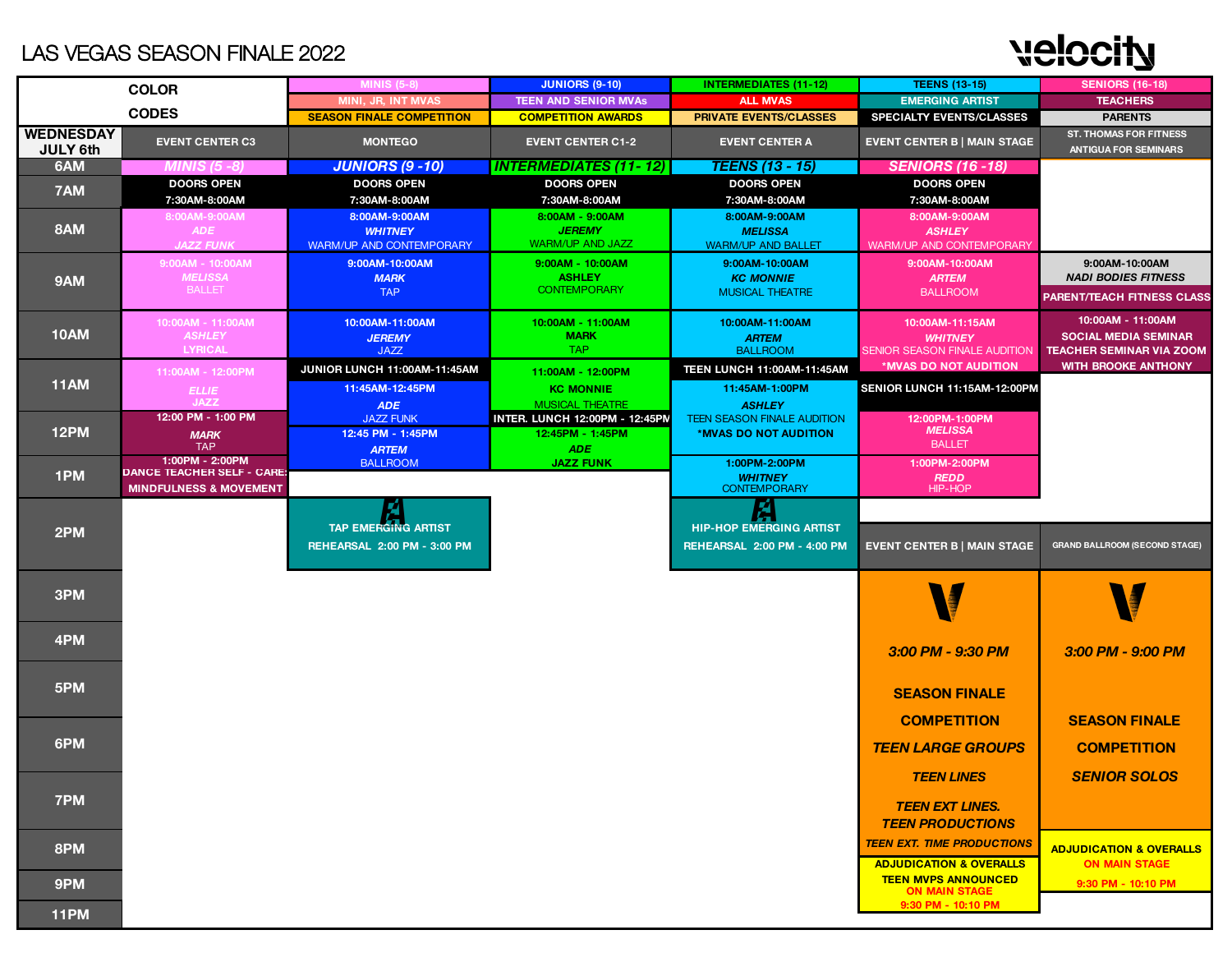# NAMORIA

|                             | <b>COLOR</b>                                                          | <b>MINIS (5-8)</b>                                                                         | <b>JUNIORS (9-10)</b>                                                                                                                                                | <b>INTERMEDIATES (11-12)</b>                                                 | <b>TEENS (13-15)</b>                                                                     | <b>SENIORS (16-18)</b>                                                                      |
|-----------------------------|-----------------------------------------------------------------------|--------------------------------------------------------------------------------------------|----------------------------------------------------------------------------------------------------------------------------------------------------------------------|------------------------------------------------------------------------------|------------------------------------------------------------------------------------------|---------------------------------------------------------------------------------------------|
|                             |                                                                       | <b>MINI, JR, INT MVAS</b>                                                                  | <b>TEEN AND SENIOR MVAS</b>                                                                                                                                          | <b>ALL MVAS</b>                                                              | <b>EMERGING ARTIST</b>                                                                   | <b>TEACHERS</b>                                                                             |
|                             | <b>CODES</b>                                                          | <b>SEASON FINALE COMPETITION</b>                                                           | <b>COMPETITION AWARDS</b>                                                                                                                                            | <b>PRIVATE EVENTS/CLASSES</b>                                                | <b>SPECIALTY EVENTS/CLASSES</b>                                                          | <b>PARENTS</b>                                                                              |
| <b>THURSDAY</b><br>JULY 7th | <b>EVENT CENTER C3</b>                                                | <b>MONTEGO</b>                                                                             | <b>EVENT CENTER C1-2</b>                                                                                                                                             | <b>EVENT CENTER A</b>                                                        | <b>EVENT CENTER B   MAIN STAGE</b>                                                       | <b>ST. THOMAS FOR FITNESS</b><br><b>ANTIGUA FOR SEMINARS</b>                                |
|                             | MINIS (5 - 8)                                                         | <b>JUNIORS (9 - 10)</b>                                                                    | <b>INTERMEDIATES (11-12)</b>                                                                                                                                         | <i><b>TEENS (13 -15)</b></i>                                                 | <b>SENIORS (16 - 18)</b>                                                                 |                                                                                             |
| 7AM                         | <b>DOORS OPEN</b><br>7:30AM-8:00AM                                    | <b>DOORS OPEN</b><br>7:30AM-8:00AM                                                         | <b>DOORS OPEN</b><br>7:30AM-8:00AM                                                                                                                                   | <b>DOORS OPEN</b><br>7:30AM-8:00AM                                           | <b>DOORS OPEN</b><br>7:30AM-8:00AM                                                       |                                                                                             |
| 8AM                         | 8:00 AM - 9:00 AM<br><b>ADE</b><br><b>JAZZ FUNK</b>                   | 8:00 AM - 9:00 AM<br><b>MELISSA</b><br><b>WARM/UP AND BALLET</b>                           | 8:00 AM - 9:00 AM<br><b>WHITNEY</b><br><b>WARM/UP AND JAZZ</b>                                                                                                       | 8:00 AM - 9:00 AM<br><b>ASHLEY</b><br><b>WARM/UP &amp; CONTEMPORARY</b>      | 8:00 AM - 9:00 AM<br><b>JEREMY</b><br><b>WARM/UP AND JAZZ</b>                            |                                                                                             |
| 9AM                         | 9:00 AM - 10:15 AM<br><b>WHITNEY</b><br><b>SEASON FINALE AUDITION</b> | 9:00 AM - 10:00 AM<br><b>ASHLEY</b><br><b>CONTEMPORARY</b>                                 | 9:00 AM - 10:00 AM<br><b>REDD</b><br>HIP-HOP                                                                                                                         | 9:00 AM -10:00 AM<br><b>MARK</b><br><b>TAP</b>                               | 9:00 AM - 10:00 AM<br><b>KC MONNIE</b><br><b>MUSICAL THEATRE</b>                         | 9:00AM - 10:00AM<br><b>NADI BODIES FITNESS</b><br>PARENT/TEACHER FITNESS CLASS              |
| <b>10AM</b>                 | *MVAS DO NOT AUDITION<br>10:15 AM - 11:15 AM<br><b>KC MONNIE</b>      | 10:00 AM - 11:00 AM<br><b>REDD</b><br>HIP-HOP                                              | 10:00 AM - 11:15 AM<br><b>ASHLEY</b><br><b>INTER. SEASON FINALE AUDITION</b><br>*MVAS DO NOT AUDITION                                                                | 10:00 AM - 11:00 AM<br><b>ADE</b><br><b>JAZZ FUNK</b>                        | 10:00 AM - 11:00 AM<br><b>MARK</b><br><b>TAP</b>                                         | 10:00 AM - 11:00 AM<br><b>KEEPING KIDS SAFE IN</b><br><b>DANCE</b><br><b>PARENT SEMINAR</b> |
| <b>11AM</b>                 | <b>MUSICAL THEATRE</b><br>11:15 AM - 12:15 PM                         | JUNIOR LUNCH 11:00 AM - 11:45 AM INTER. LUNCH 11:15AM - 12:00PM                            |                                                                                                                                                                      | 11:00 AM - 12:00 PM<br><b>JEREMY</b>                                         | SENIOR LUNCH 11:00AM-11:45AM                                                             | 11:00 AM - 12:00 PM<br><b>DANCE STUDIO: ANTI- ABUSE</b>                                     |
| <b>12PM</b>                 | <b>ELLIE</b><br>12:15 PM - 1:00 PM<br><b>MELISSA</b>                  | 11:45AM-1:00PM<br><b>WHITNEY</b><br>JUNIOR SEASON FINALE AUDITION<br>*MVAS DO NOT AUDITION | 12:00 PM -1:00PM<br><b>ARTEM</b><br><b>BALLROOM</b>                                                                                                                  | <b>JAZZ</b><br><b>TEEN LUNCH 12:00PM-12:45PM</b>                             | 11:45AM - 12:45PM<br><b>ASHLEY</b><br><b>CONTEMPORARY</b>                                | PRACTICES + ACCOUNTABILITY<br>12:00 PM - 1:00 PM<br><b>PARENT + TEACHER</b>                 |
| 1PM                         | PILATES/STRETCHING<br>1:00PM - 2:00PM<br><b>ARTEM</b>                 | 1:00 PM - 2:00 PM<br><b>KC MONNIE</b>                                                      | 1:00 PM - 2:00 PM<br><b>MARK</b>                                                                                                                                     | 12:45PM - 1:45PM<br><b>REDD</b><br>HIP-HOP                                   | 12:45PM - 1:45PM<br><b>ADE</b><br><b>JAZZ FUNK</b>                                       | <b>COLLABORATION FOR</b><br><b>SAFER DANCE SPACES</b>                                       |
| 2PM                         | <b>BALLROOM</b>                                                       | <b>MUSICAL THEATRE</b>                                                                     | <b>TAP</b><br><b>COLLEGE AUDITION</b><br><b>NYU OF THE ARTS</b>                                                                                                      |                                                                              | <b>NA</b><br>2:00 PM - 3:00 PM<br><b>TEEN AND SENIOR MVA</b><br><b>REHEARSAL ONSTAGE</b> |                                                                                             |
| 3PM                         |                                                                       |                                                                                            | <b>WITH NYU</b><br>16 YEARS OLD - 18 YEARS OLD                                                                                                                       |                                                                              | M                                                                                        |                                                                                             |
| 4PM                         |                                                                       |                                                                                            | 3:00 PM - 4:30 PM                                                                                                                                                    |                                                                              | 3:00 PM - 4:00 PM<br><b>MINI, JUNIOR, INTERMEDIATE</b>                                   |                                                                                             |
| 5PM                         |                                                                       |                                                                                            | <b>COLLEGE AUDITIONS</b><br><b>16 YEARS OLD - 18 YEARS OLD</b><br>PLEASE FILL OUT APPLICATION<br>PRIOR TO AUDITIONING AT THEIR<br><b>BOOTHS</b><br>4:35 PM - 7:00 PM |                                                                              | <b>REHEARSAL ONSTAGE</b><br>A<br>4:00 PM - 5:00 PM<br><b>EMERGING ARTIST ONSTAGE</b>     |                                                                                             |
| 6PM                         |                                                                       |                                                                                            | HUSSIAN<br>COLLEGE                                                                                                                                                   | <b>Nelocity</b>                                                              | V<br>W<br>5:00 PM - 5:30 PM                                                              |                                                                                             |
| 7PM                         |                                                                       |                                                                                            | w<br>WAYNE STATE<br><b>RUTGERS</b>                                                                                                                                   | <b>ALL REGISTERED</b><br><b>ATTENDEES WELCOME</b>                            | <b>2021 MVA WINNERS</b><br><b>REHEARSAL ONSTAGE</b>                                      |                                                                                             |
| 8PM<br>9PM<br>10PM<br>11PM  |                                                                       |                                                                                            | <b>POINT</b><br><b>SCHOOL</b><br><b>PARK</b><br>OF THE<br>UNIVERSITY<br>ARTS:                                                                                        | 7:30 PM - 10:30 PM<br><b>INFLATABLES, CONTESTS,</b><br><b>GAMES, PRIZES!</b> |                                                                                          |                                                                                             |
|                             |                                                                       |                                                                                            |                                                                                                                                                                      |                                                                              |                                                                                          |                                                                                             |